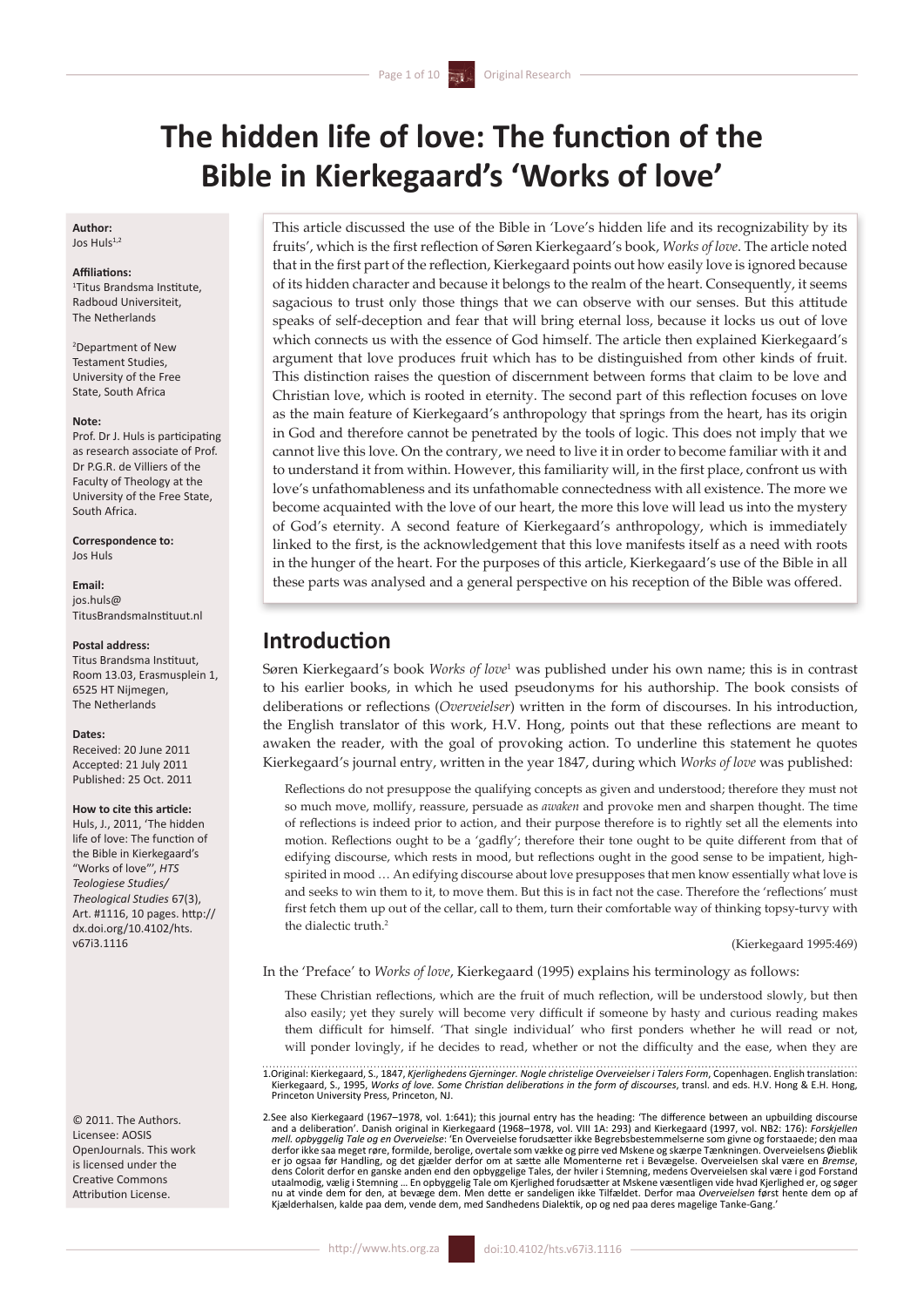thoughtfully placed together on the scales, are rightly related, so that Christianity is not misrepresented by making either the difficulty or the ease too great. These are *Christian reflections*; therefore they are not about *love*, but about the works of love.<sup>3</sup> (Kierkegaard 1995:3)

Kierkegaard's book contains two series of deliberations, each consisting of a number of reflections which can be linked to a biblical verse, as indicated below. The first series starts with a reflection on the hidden life of love. Love cannot be objectified, therefore love can only be known by its fruits or its manifestations (see Lk 6:44). The next reflection is divided into three parts and contemplates the commandment of Christ: 'You shall love your neighbour as yourself' (Mt 22:39). Each of these reflections has a different emphasis, (1) you *shall* love, (2) you shall love your *neighbour*  and (3) *you* shall love your neighbour. In these reflections, Kierkegaard carefully analyses how love can be, or has to be, a commandment, even though love is a case of preferences. This is not to say that he wants to devalue amorousness or friendship; rather, he wants to place this natural affection in the proper perspective. Love demands self-denial and the recognition that, in all mature relationships, God has to be the 'intermediary'. As a consequence, every human being we come across is our neighbour. This demands a thorough reconsideration of our hierarchy of values. Other reflections in this series are: love is the fulfilling of the law (Rm 13:10) and a matter of conscience (1 Tm 1:5), our duty to love those we see (1 Jn 4:20) and to be in the debt of love to one another (Rm 13:8).

In the second series, Kierkegaard describes the internal dynamics of love. He starts from the principle that loves 'builds up' (see 1 Cor 8:1). Spiritually, this means that works of love presuppose that love is in the other person's heart and builds up love in him or her. In the following discourses, Kierkegaard describes, mainly with the benefit of Paul's First Letter to the Corinthians, how this love operates in the human being. Love believes all things – and yet it is never deceived (1 Cor 13: 7). Love hopes all things and yet is never put to shame (1 Cor 13:7). Love seeks not its own (1 Cor 13:5). Love hides the multitude of sins (cf. Pr 10:12; Pr 17:9; Ja 5:20; 1 Pt 4:8). Love abides (1 Cor 13:3).

The final discourses, however, do not make immediate reference to biblical texts. The first is about mercy and that acts of mercy are essential to the expression of love, even if they do not succeed.4 The subsequent discourses have the following titles: 'The victory of reconciliation in love which wins the vanquished', 'The work of love in remembering one's dead' and 'The work of love in praising love'.

4.Here Kierkegaard uses the paradigm of the poor widow who put two little copper coins into the treasury (Lk 21:1–4).

I have limited the discussions in this article to the first reflection. My purpose is to analyse it from the perspective of spirituality and mysticism. From this perspective, the reading of the Bible is essential and we see the same in Kierkegaard's work. Therefore, the question on which I will focus is how the Bible influences the creative process of thought in Kierkegaard.

# **'Love's hidden life and its recognizability by its fruits' Introduction: The Gospel as a point of departure**

The first of Kierkegaard's (1995:5) reflections is titled 'Love's hidden life and its recognizability by its fruits'.<sup>5</sup> This title shows that Kierkegaard is inspired by Luke 6:44: 'For each tree is known by its own fruit. For figs are not gathered from thorns, nor are grapes picked from a bramble bush.'6 The image of a tree bringing forth its own fruits is part of Jesus' discourse known as the Sermon on the Mount.7 After a series of blessings, it describes the features of a love that strips us of all our defences:

I tell you who hear: love your enemies, do good to those who hate you, bless those who curse you, and pray for those who mistreat you. To him who strikes you on the cheek, offer also the other; and from him who takes away your cloak, do not withhold your coat also. Give to everyone who asks you, and do not ask him who takes away your goods to give them back again. As you would like people to do to you, do exactly so to them. If you love those who love you, what credit is that to you? For even sinners love those who love them. If you do good to those who do good to you, what credit is that to you? For even sinners do the same. If you lend to those from whom you hope to receive, what credit is that to you? Even sinners lend to sinners, to receive back as much. But love your enemies, and do good, and lend, expecting nothing back; and your reward will be great, and you will be children of the Most High; for he is kind toward the unthankful and evil. Therefore be merciful, even as your Father is also merciful. Do not judge, and you won't be judged. Do not condemn, and you won't be condemned. Set free, and you will be set free. Give, and it will be given to you: good measure, pressed down, shaken together, and running over, will be given to you. For with the same measure you measure it will be measured back to you. He spoke a parable to them. Can the blind guide the blind? Won't they both fall into a pit? A disciple is not above his teacher, but everyone when he is fully trained will be like his teacher. Why do you see the speck of chaff that is in your brother's eye, but do not consider the beam that is in your own eye? Or how can you tell your brother, 'Brother, let me remove the speck of chaff that is in your eye,' when you yourself do not see the beam that is in your own eye? You hypocrite! First remove the beam from your own eye, and then you can see clearly to remove the speck of chaff that is in your brother's eye. There is no good tree that brings forth rotten fruit; nor again a rotten tree that brings forth good fruit. For each tree is known by its own fruit. For people do not gather figs from thorns, nor do they gather grapes from a bramble bush. The good man out of the good treasure of his heart brings out that which is good,

5.Danish original in Kierkegaard (1847:5): 'Kjerlighedens skjulte Liv og dets Kjendelighed paa Frugterne.'

6.Danish original in Kierkegaard (1847:5): 'Thi hvert Træ kjendes paa sin egne Frugt; thi man sanker ikke Figen af Torne, man plukker og ikke Viindruer af Tornebuske.'

7.The Sermon on the Mount is depicted in the Gospel of Matthew (Mt 5–7), as well as in the Gospel of Luke (Lk 6:17–49).

<sup>3.</sup>Danish original in Kierkegaard (1847:3): 'Disse christelige Overveielser, som ere Frugten af megen Overveielse, ville forstaaes langsomt men da ogsaa let, medens de vistnok ville blive meget vanskelige, om Nogen ved flygtig og nysgjerrig Læsning<br>gjør sig dem meget vanskelige. *Hiin Enkelte,* som først overveier med sig selv, om<br>han vil læse eller han ikke vil læse, hvis han saa væl om dog ikke Vanskeligheden og Letheden, naar de bringes betænksomt sammen paa Vægtskaalen, forholde sig rigtigt til hinanden, saa det Christelige ikke udgives efter falsk Vægt, ved at gjøre Vanskeligheden eller ved at gjøre Letheden for stor. Det er *christelige Overveielser* derfor ikke om – *Kjerlighed*, men om – *Kjerlighedens Gjerninger*.'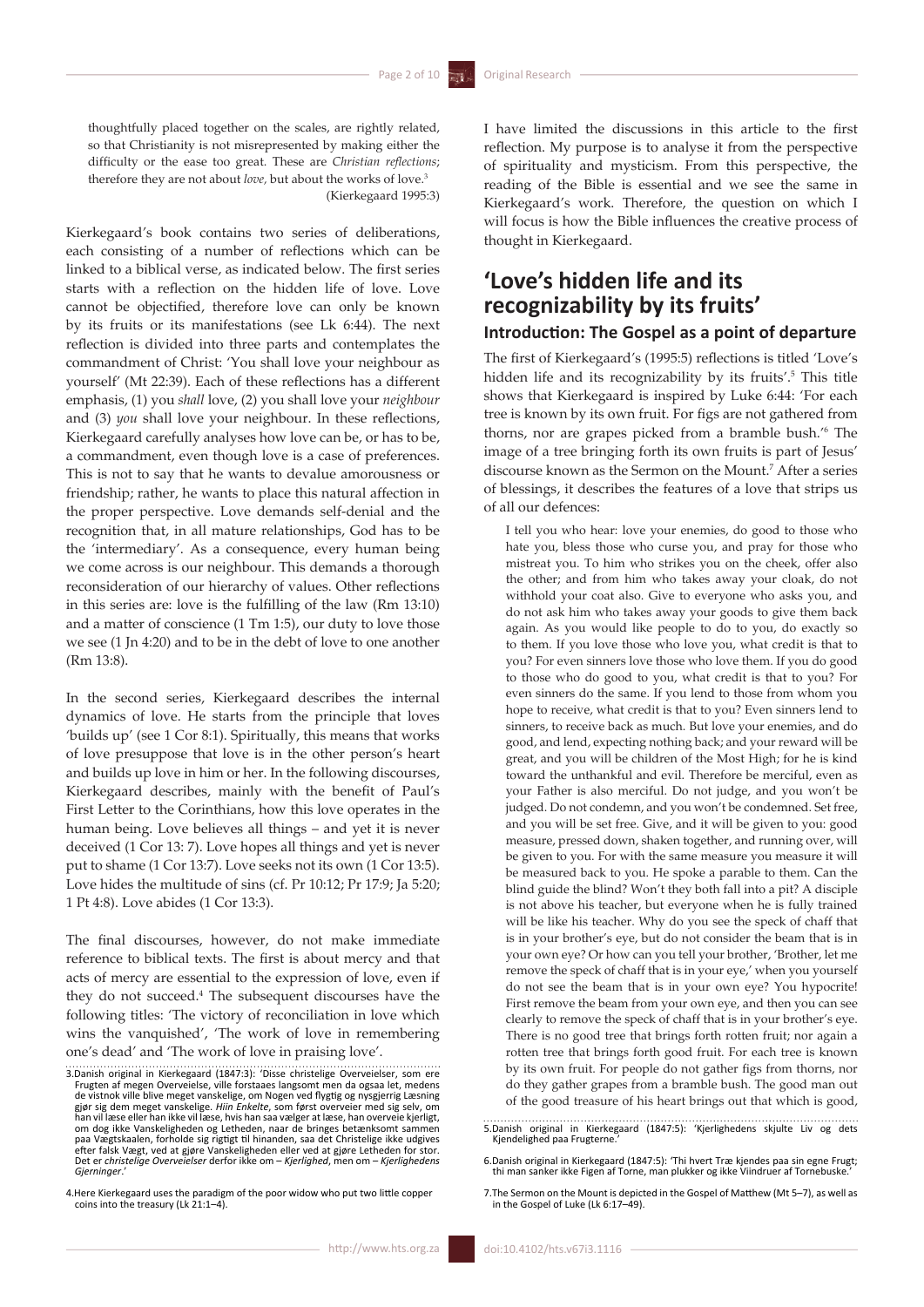and the evil man out of the evil treasure of his heart brings out that which is evil, for out of the abundance of the heart, his mouth speaks. Why do you call me, 'Lord, Lord,' and do not do the things which I say? Everyone who comes to me, and hears my words, and does them, I will show you who he is like. He is like a man building a house, who dug and went deep, and laid a foundation on the rock. When a flood arose, the stream broke against that house, and could not shake it, because it was founded on the rock. But he who hears, and does not do, is like a man who built a house on the earth without a foundation, against which the stream broke, and immediately it fell, and the ruin of that house was great.

#### (Lk 6:20–49)

Jesus' discourse makes clear that Kierkegaard's (1995:5) sentence, 'Each tree is known by its own fruit, for figs are not gathered from thorns, nor are grapes picked from a bramble bush'*,* has to be understood in the context of his message of love. Love brings forth its own fruits and it is up to us to listen to this voice of love in the depths of our heart and bring it to life in us by being obedient to it in our deeds or actions. In this obedience to the love of God we are – according to the image at the end of this discourse – 'like a man building a house, who dug and went deep, and laid a foundation on the rock'. But when we escape this voice of love and instead listen to the other voices of our heart, we will become 'like a man who built a house on the earth without a foundation'. In this image, the difference between good and evil, between good and bad fruits, does not have a moral connotation. Here, Jesus is speaking from the perspective of people who are touched by his message and want to follow it. In this perspective, 'evil' means everything that opposes this voice of love. This is why he says: 'Why do you call me, "Lord, Lord", and do not do the things which I say?' We can only find the answer to this question in our heart. We want to listen to this voice of love, but are afraid of the consequences. In some way or another we know that this voice of love will strip down all our defences. This is too dangerous. This is a reality we cannot live. We have to go back to our sagacity in order to survive in a world that does not accept this love as real. It is precisely here that Kierkegaard starts his reflection about 'love's hidden life'.

#### **The belief in love**

#### **To defraud oneself of love**

If it were so, as conceited sagacity, proud of not being deceived, thinks, that we should believe nothing that we cannot see with our physical eyes, then we first and foremost ought to give up believing in love. If we were to do so and do it out of fear lest we be deceived, would we not then be deceived? We can, of course be deceived in many ways. We can be deceived by believing what is untrue, but we certainly are also deceived by not believing what is true. We can be deceived by appearances, but we certainly are also deceived by the sagacious appearance, by the flattering conceit that considers itself absolutely secure against being deceived.8

#### (Kierkegaard 1995:5)

8.Danish original in Kierkegaard (1847:5): 'Dersom det var saaledes som indbildsk<br>Kløgt mener, stolt af ikke at bedrages, at man Intet skulde troe, som man ikke kan<br>see med sit sandselige Øie: da burde man først og fremmes var man saa ikke bedragen? Man kan jo bedrages paa mange Maader; man kan<br>bedrages ved at troe det Usande, men man bedrages dog vel ogsaa ved ikke at troe<br>det Sande; man kan bedrages ved Skinnet, men man bedrages dog vel og det kløgtige Skin, ved den smigrende Indbildskhed, der veed sig ganske sikkret mod at være bedragen.'

With the phrase 'conceited sagacity' (*inbildisk Kløgt*), Kierkegaard expresses his ambivalence with regard to our acumen. We think it is sagacious to be suspicious in order not to be deceived. Therefore, we only want to believe the things we see with our physical eyes. But by acting in this way, we close our eyes to realities we cannot see, such as love. This reality can only reveal itself to us by our taking the risk of believing in it, without having any certainty beforehand. This raises the question of whether this kind of sagacity is really wise. Is it sagacious that we, out of fear of being deceived, deny a reality we cannot see, or is this denial precisely a form of deceiving ourselves, because we want to live in the dream of a secure world? Kierkegaard compares this deceit with someone who is dreaming that he is awake and he asks himself what is more difficult: to wake someone who is asleep, or to wake someone who is dreaming that he is awake?

The next part of his reflection has as its theme this self-deceit in which we try to safeguard ourselves from the pain of being deceived:

To defraud oneself of love is the most terrible, is an eternal loss, for which there is no compensation, either in time, or in eternity. Ordinarily, when it is a matter of being deceived in love, however different the case may be, the one deceived is still related to love, and the deception is only that the love was not where it was thought to be, but the self-deceived person has locked and is locking himself out of love.<sup>9</sup>

#### (Kierkegaard 1995:5–6)

As in the Gospel of Luke quoted above, Kierkegaard is writing from the perspective of love. Accordingly, he uses words such as 'terrible' and 'eternal loss', because he wants to awaken us from the dream of a self-deceit in which we try to live in a world without love. Indeed, in this world we do not have to bear the pain of being deceived in love, but it also means that we cut ourselves off from the reality of love. In Kierkegaard's view this is 'terrible' and 'an eternal loss', because it is a denial of the reality in which we live. We lull ourselves to sleep by believing that we only have to deal with the reality we can grasp objectively. Therefore, we do not have to relate to the hidden world of love. But, in fact, by locking ourselves out of love, we are digging our own grave, because, with this negation, we deny the loving voice of God that speaks in our heart.

#### **Love connects with the essence of God**

How earnest existence is, how very terrible it is precisely when it in punishment permits the self-willful person to go his own way, so he is allowed to go on living, proud of being deceived, until eventually he is allowed to verify that he deceived himself forever! Truly, eternity does not let itself be mocked; instead it is something that does not even need to use force but, omnipotent, uses a little mockery in order to punish the presumptuous person dreadfully. What is it, namely, that connects the temporal and eternity, what else but love, which for that very reason is before

<sup>9.</sup>Danish original in Kierkegaard (1847:6): 'At bedrage sig selv for Kjerlighed er det forfærdeligste, er et evigt Tab, for hvilket der ingen Erstatning er hverken i Tid eller i Evighed. Thi naar ellers, hvor forskjellig den end kan være, Talen er om at bedrages i Forhold til Kjerlighed, da forholder den Bedragne sig dog til Kjerlighed, og Bedraget er kun, at den ikke var der, hvor den meentes at være; men den Selvbedragne har lukket sig selv ude og lukker sig selv ude fra Kjerlighed.'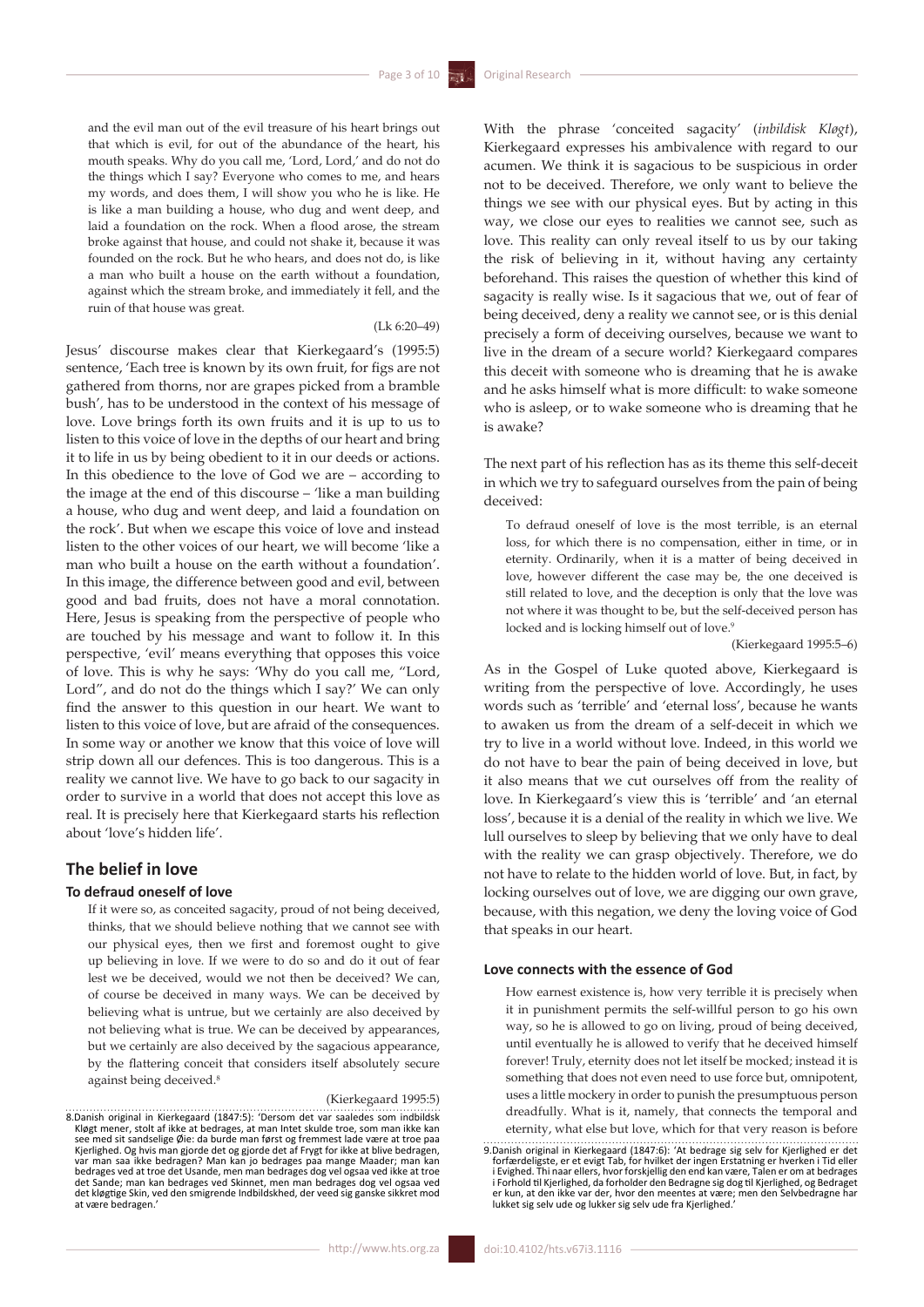everything and remains after everything is gone. But precisely because love is eternity's bond in this way, and precisely because temporality and eternity are heterogeneous, love can seem a burden to temporality's earthly sagacity, and therefore in temporality it may seem to the sensate person an enormous relief to cast off this bond of eternity.10

(Kierkegaard 1995:6)

For Kierkegaard, love connects the temporal with eternity. Through love we, as human beings, participate in the eternity of God. This love cannot be separated from the temporal reality in which we live, but constitutes itself as the eternal foundation of it. We can listen to this voice of love, or we can deny it in our 'conceited sagacity'. In this respect, Kierkegaard speaks of our self-wilfulness. We are not forced in any way to be obedient to this voice of love. On the contrary, we have total freedom in it, but it is the freedom to accept or deny the truth in which we live. It is evident that in the repudiation of this truth we are punishing ourselves. In the conviction that only those things exist that can be seen, we lock ourselves up in our temporality or the reality of our senses and become blind to the hidden reality of love. This is, in the eyes of Kierkegaard, 'terrible', because we betray ourselves in it. Not only do we close our eyes to a reality of which we are afraid, but in the pride of our self-deceit we think that this hidden reality does not exist at all. This is what Kierkegaard calls 'the sensate person', or someone who can only trust their senses because they do not have another reality to which they can refer.

In Kierkegaard's language 'eternity' does not refer to an unknown reality after our death, but to God as the eternal source of our physical and temporal world. This reality is hidden in its immediacy and cannot be objectified into something that we can observe with our senses or grasp with the tools of our logic.11 This does not mean it is vague or unreal. As with love, it is something that touches us immediately, but cannot be made visible. The only way to become acquainted with this reality is to enter into a relationship with it. The problem, though, is that between the two perspectives there is an unbridgeable gap. The perspective of the logic of our senses' reality that only believes what can be objectified cannot communicate with a perspective that goes beyond this provable reality, because it takes the risk of listening to the voice of love. For this reason, the claim of love that originates in eternity is a burden for the sensate person. They want to get rid of it because it turns their comfortable way of thinking upside-down.

- .Danish original in Kierkegaard (1847:6–7): 'Hvor er Tilværelsen saa alvorlig, hvor<br>er den forfærdeligst, netop naar den, straffende, tillader den Selvraadige at raade<br>sig selv, saa han faaer Lov at leve hen, stolt af at engang faaer Lov at sande, at han for evigt bedrog sig selv! Sandeligen, Evigheden lader sig ikke spotte, snarere er det den, der end ikke behøver at bruge Magt, men almægtig bruger en Smule Spot for rædsomt at straffe den Formastelige. Hvad er det nemlig, der forbinder det Timelige og Evigheden, hvad er det Andet end Kjerlighed, som just derfor er før Alt, og bliver naar Alt er forbi. Men netop fordi Kjerligheden saaledes er Evighedens Baand, og netop fordi Timeligheden og Evigheden ere ueensartede, derfor kan Kjerligheden synes Timelighedens jordiske<br>Kløgt en Byrde, og derfor kan det i Timeligheden synes den Sandselige en uhyre<br>Lettelse at kaste dette Evighedens Baand af sig.'
- Dag Hammarskjöld (1962:24) poses this as a fundamental problem in respect to the<br>language of religion. The language of religion tries to give words to this immediate reality and we will never understand this language, if we have no feeling for the<br>fundamental spiritual experience behind it: "The language of religion is a set of<br>formulas which register a basic spiritual experience. It m describing in terms to be defined by philosophy, the reality which is accessible to our senses and which we can analyze with the tools of logic.'

In this introduction, Kierkegaard makes us aware of a kind of deceit that has its origin in our fear of being deceived. This deceit is called self-deceit and is based on the creation of a fictitious world in which we only trust the reality of our senses. It becomes dangerous the moment we, in our 'conceited sagacity', take this world to be reality itself and become literally blind and deaf to the world of love that is hidden beyond this temporal reality. In order to open ourselves to this reality, we have to take the risk of believing in and listening to the voice of love in our heart. Only in this way are we to come to know the fruits of love.

#### **Recapitulation**

The starting point of this reflection is Kierkegaard's plea to believe in a love that, because of its hidden character, is so easily ignored. It may seem sagacious to trust only those things that we can observe with our senses, but this attitude will lock us out of love. Love escapes our perceptivity because it belongs to the realm of our heart. In our fear of being deceived however we have more faith in something that is visible and graspable, than in something that escapes our grip. We trust provable facts, but are hesitant to believe in things we cannot see with our physical eyes. It is within this context that Kierkegaard speaks of self-deception. Love may be invisible; that is not to say that it is not real. People who, in their fear of being deceived, only believe in the things they can observe objectively, deceive themselves. They close their eyes to the reality of love, because it is too dangerous for them to relate to it. Although Kierkegaard is aware that we as human beings cannot escape this tension between belief and distrust, he also knows that once our fear of being deceived becomes dominant we will imprison ourselves in a world that loses every possibility of getting in touch with the hidden reality of love. This is, according to Kierkegaard, 'irreparable' and 'an eternal loss' because it is precisely love that connects us with the essence of God himself.

### **The image of a tree and its fruits Love's own fruit**

By the fruits we know the tree. 'Grapes are not gathered from thorns or figs from thistles' (Matthew 7:16). If you want to gather them there, you will not merely gather in vain, but the thorns will show you that you are gathering in vain. *Every tree is known by its own fruit*. 12 It may so happen that there are two fruits that look very much alike: the one is healthful and delicious, the other tart and poisonous. Sometimes the poisonous fruit is also delicious and the healthful fruit bitter in taste. In the same way love also is known by its *own* fruit. If someone makes a mistake, it must be because he does not know the fruits or does not know how to judge properly in the particular case.<sup>13</sup>

#### (Kierkegaard 1995:7)

The central theme of this reflection is that love is a hidden reality that can only be recognised by its fruits. To underline .See Luke 6:44: ὰκαστον γἀρ δένδρον ἐκ τοῦ ἰδίου καρποῦ.

.Danish original in Kierkegaard (1847:7–8): ' *man sanker ikke Viindruer af Torne, eller Figen af Tidsler* (Math. 7, 16); vil Du sanke dem der, da skal Du ikke blot sanke forgjeves, men Tornene skulle vise Dig, at Du sanker forgjeves. Thi hvert Træ kjendes paa sin egne Frugt. Det kan jo være saa, at der er tvende Frugter, som meget nøie ligne hinanden, den ene er sund og velsmagende,<br>den anden beedsk og giftig; stundom er ogsaa den giftige meget velsmagende, den<br>sunde noget bitter i Smagen. Saaledes kjendes ogsaa Kjerlighede Frugt. Tager man feil, maa det være, fordi man enten ikke kjender Frugterne, eller ikke veed at skjønne rigtigt i det enkelte Tilfælde.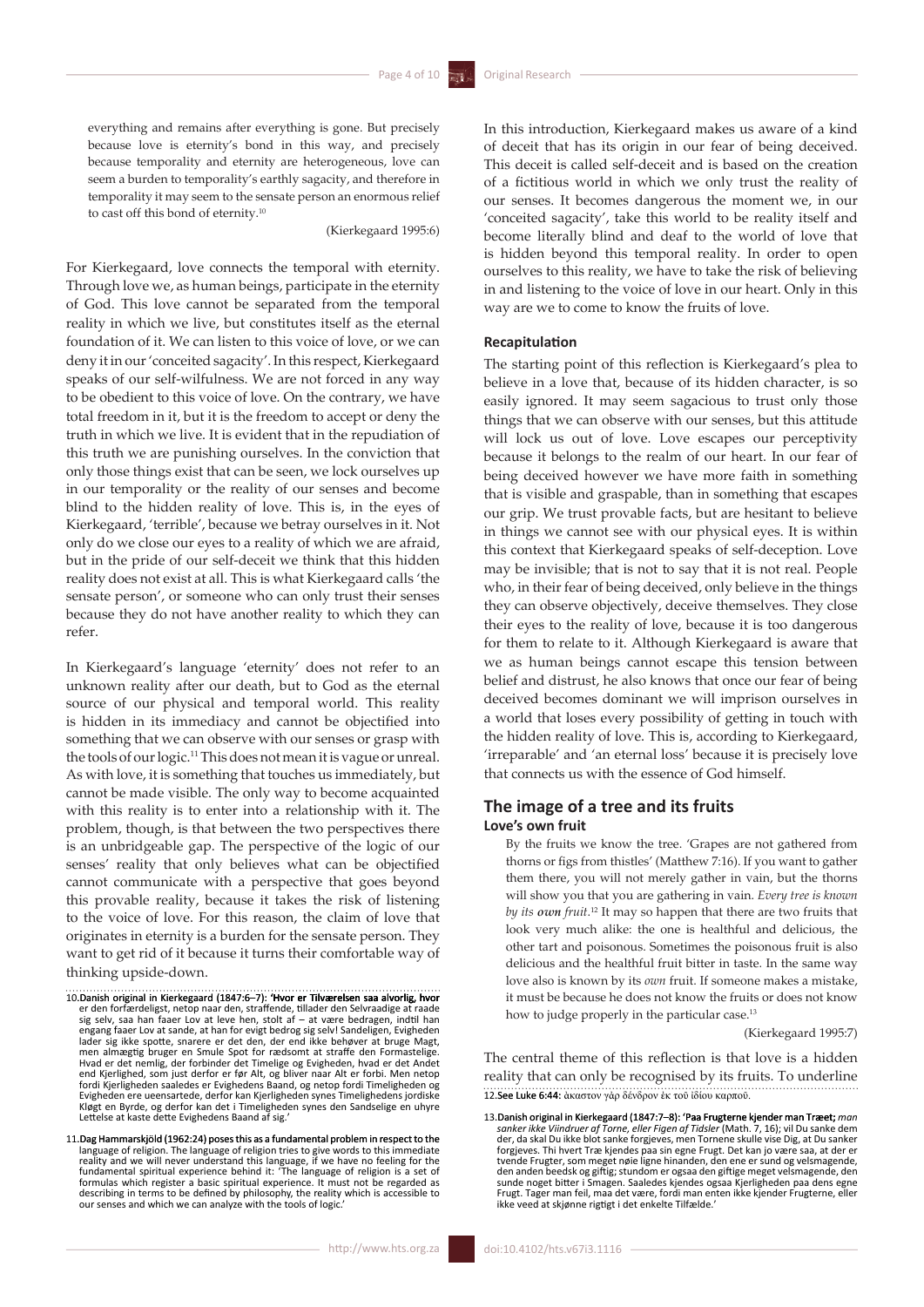this, Kierkegaard quotes the Gospel. This time he does not quote Luke, but Matthew, yet the tenor is not much different. What is more important is the sentence of Matthew's he does not quote: 'by their fruits you will know them' (Mt 7:16).14 This sentence is much too general for Kierkegaard, who wants to stress the character of the fruit itself. Love has its *own* fruit and this fruit differs from all other kinds of fruit we can find or produce. In contrast to the Gospel that distinguishes between good and rotten or evil fruits, Kierkegaard's distinction is less visible. The fruits of love can be very much like other kinds of fruit and to be able to discern between them we really have to look at the inside and taste them. Yet sometimes even this is not enough, because something healthy can taste bitter and something poisonous can taste sweet. With this, Kierkegaard raises the question of discernment. Love seems to be something spontaneous, something we do not have to think about, but because of the similarity between the fruits of love and other fruits, we can easily deceive ourselves. To illustrate this, Kierkegaard uses the example at the beginning of the following section.

#### **Love calls for discernment**

When a person makes the mistake of calling something love that actually is self-love, when he loudly protests that he cannot live without the beloved but does not want to hear anything about the task and requirement of love to deny oneself and to give up this self-love of erotic love. Or when a person makes the mistake of giving the name of love to what is weak compliance, to what is pernicious whining, or harmful alliance, or conceited behavior, or self-seeking connections, or the bribery of toadyism, or the appearances of the moment, or temporal relations.15

#### (Kierkegaard 1995:7)

Kierkegaard's primary term for love is *Kjerlighed*, which refers to our ability to become attached to another person or reality. This love must be distinguished from self-love (*Selvkjerlighed*) or attachment to ourselves. In practice we have the tendency to mix up these two notions. This is the case when someone stands firm in his conviction that he cannot live without his loved one, but is not willing to take the perspective of the beloved into account. Engagement in love always calls for a form of self-denial. If we really want to get involved with the other, then we have to be prepared to leave behind the images we project on the beloved, because otherwise we only fall in love with ourselves and the desires we have. This is the self-love that has to be given up in our passion to be united with the other (*Elskov*). What is important in this distinction is that Kierkegaard is not arguing against this passionate love. His concern is the way in which we use this passion. Is it only a way to fulfil our needs (*Selvjkerlighed*) or is it a way of really opening one's mind to the hidden reality of the other (*Kjerlighed*)? Kierkegaard regrets, though, that most of the time the term 'love' is used for self-love and that, with

.See the orginal Greek translation of Matthew 7:16: ἀπὸ τῶν καρπῶν αῦτῶν.

15. Danish original in Kierkegaard (1847:8): 'Som naar et Menneske tager feil og kalder Det Kjerlighed, der egentligen er Selvkjerlighed: naar han høit forsikkrer, at han<br>ikke kan leve uden den Elskede, men Intet vil høre om at Kjerlighedens Opgave<br>og Fordring er, at fornegte sig selv og at opgive denne Elsko Eller som naar et Menneske tager feil og kalder Det, der er svag Eftergivenhed,<br>med Kjerlighedens Navn, Det, som er fordærveligt Klynkerie, eller skadeligt<br>Sammenhold, eller forfængeligt Væsen, eller Selvsygens Forbindelse Smigreriets Bestikkelser, eller Øieblikkets Tilsyneladelser, eller Timelighedens Forhold, med Kjerlighedens Navn.'

it, people deceive themselves into thinking that they speak of love.

As stated before, love connects the temporal with eternity.<sup>16</sup> However, the problem is that we as human beings have the tendency to stick to the temporal, even though we think that in our love, we have had a glimpse of eternity. In this love we are enchanted. It seemingly shows us the flower of eternity, but in fact it only blossoms for a certain period and after this it will perish like all other flowers. This image emphasises the necessity of discernment. Love can easily betray us. Before we know it, we have attached ourselves to the temporary flowers of love, instead of its eternal fruits. It is here that Kierkegaard introduces us to the eternity of love, which is the foundation of Christian love.

#### **The eternal foundation of Christian love**

But every tree is known by its own fruit; so also is love known by its own fruit, and the love that Christianity speaks of is known by its own fruits – that it has within itself eternity's truth. All other love, whether it finishes flowering early, humanly speaking, and is changed or lovingly lasts its temporal season, is still perishable and merely blossoms. This is its frailty and its sadness: whether it blossoms for an hour or for seventy years, it merely blossoms, but Christian love is eternal. Therefore no one, if he understands himself, would think of saying of Christian love that it blossoms. No poet, if he understands himself, would think of singing its praises. What the poet sings about must have the sadness, which is the riddle of his own life, that it must blossom – and, alas, must perish. But Christian love abides, and for that very reason it is. What perishes blossoms, and what blossoms perishes, but something that is cannot be sung about – it must be believed and it must be lived.17

#### (Kierkegaard 1995:8)

The love that Christianity speaks of is not eternal because it bears the name Christian, but because, in its message, it focuses on the eternity of God's love. This eternity is the source of Jesus' words in the Gospel and to understand these words we have to listen to its hidden voice. Therefore, Kierkegaard makes a distinction between Christian love that has within itself the truth of eternity and all other forms of love that, in their transience, belong to the realm of our temporality. This does not mean that Kierkegaard speaks of two kinds of love. There is only one love, but there is a difference between a love that attaches itself to people and things in temporal reality as such, and a love that is aware of its eternal source. In this love we not only enjoy the people to

.'What is it, namely, that connects the temporal and eternity, what else but love, which for that very reason is before everything and remains after everything is gone' (Kierkegaard 1995:6). Danish original in Kierkegaard (1847:7): 'Hvad er det nemlig, der forbinder det Timelige og Evigheden, hvad er det Andet end Kjerlighed, som just derfor er før Alt, og bliver naar Alt er forbi.'

17. Danish original in Kierkegaard (1847:8-9): 'Men hvert Træ kjendes paa sin egne Frugt, saaledes ogsaa Kjerligheden paa dens egne, og den Kjerlighed, om hvilken Christendommen taler, paa dens egne Frugt: at den har Evighedens Sandhed i sig. Al anden Kjerlighed, hvad enten den, menneskelig talt, tidlig afblomstrer<br>og forandres, eller den elskeligt bevarer sig i Timelighedens Aarstid: den er dog<br>forgængelig, den blomstrer kun. Dette er just det Skrøbelig den christelige Kjerlighed er evig. Derfor vilde Ingen, hvis han forstaaer sig selv,<br>falde paa at sige om den christelige Kjerlighed, at den blomstrer; ingen Digter, hvis han forstaaer sig selv, vil falde paa at besynge den. Thi hvad Digteren skal besynge<br>maa have det Veemod, som er hans eget Livs Gaade: maa blomstre – ak, og maa<br>forgaae. Men den christelige Kjerlighed bliver, og just derfo forgaaer det blomstrer, og hvad der blomstrer det forgaaer, men hvad der er kan ikke besynges, det maa troes og det maa leves.'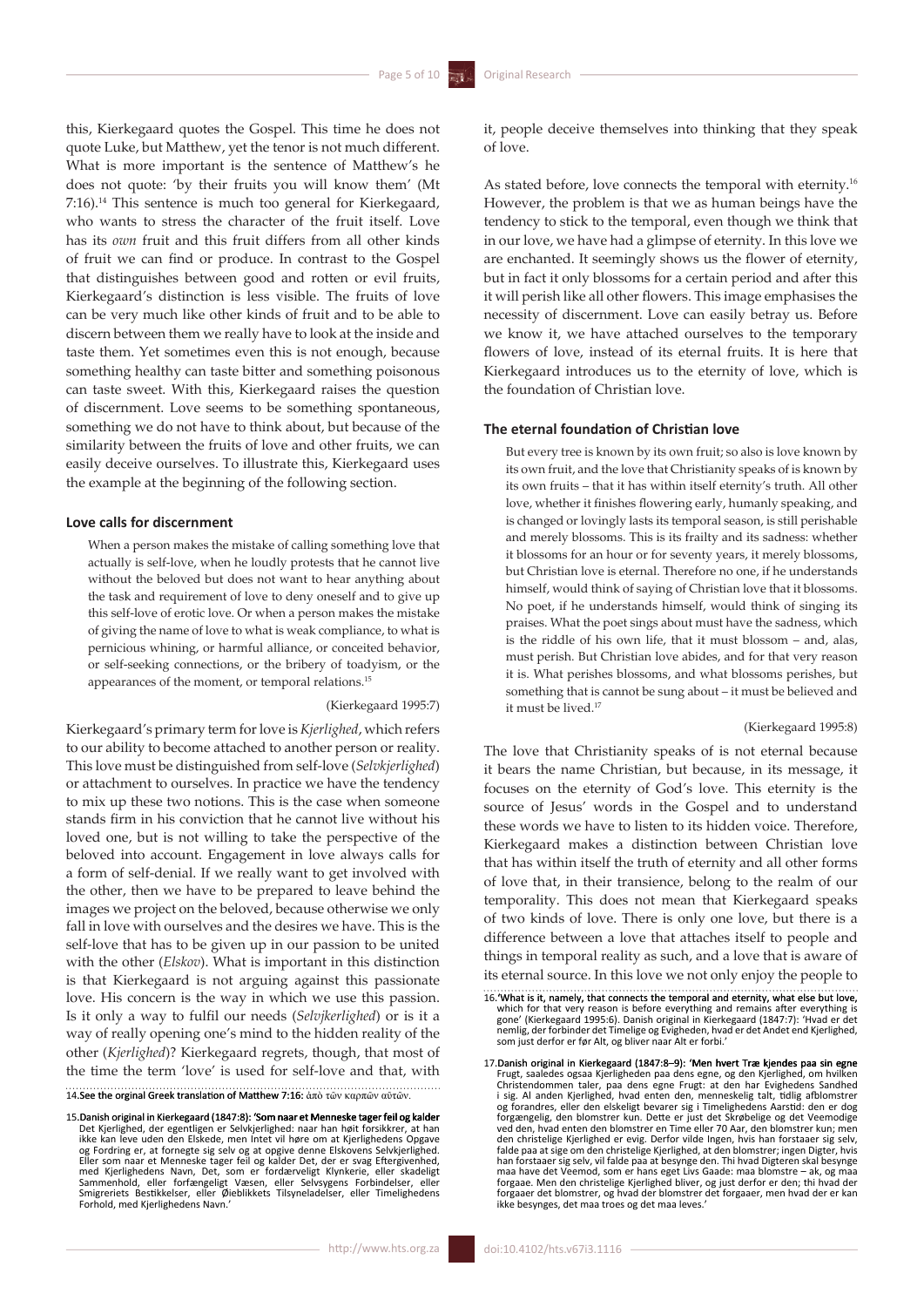whom and the things to which we are attached, but become obedient to the eternal voice of God in them. This is the reason why this love is everlasting. From a human perspective, love depends on the attraction that something or someone has for us in temporal reality. This can last for a shorter or longer period. Christian love, however, can never perish, because it has its roots in God's love for us. This love *is* and can only be lived in our obedience to the hidden voice of God.

#### **The manifest and hidden meaning of the Gospel**

Yet when we say that love is known by its fruits, we are also saying that in a certain sense love itself is hidden and therefore is known only by its revealing fruits. This is exactly the case. Every life, love's life also, is as such hidden but is made manifest in something else. The life of the plant is hidden; the fruit is the manifestation. The life of thought is hidden; the expression of it is the manifestation. Therefore the sacred words above speak about two thoughts although they hiddenly speak about only one; the statement manifestly contains one thought but also hiddenly contains another.<sup>18</sup>

#### (Kierkegaard 1995:8)

In this concluding paragraph, Kierkegaard slightly changes the meaning of Luke 6:44 by not mentioning the adjective 'own'. He does not need to stress this word any longer because from now on he only wants to reflect on love and its fruits. The reason why the Gospel states that 'love is known by its fruits' is because love in itself is a hidden reality that can only become apparent in something else. The same is true for life as such. Every form of life is hidden and only becomes noticeable in its manifestations. This can be applied to the life of plants, but also to the life of thought, which is hidden until it expresses itself in a linguistic form. More importantly, though, the same twofold reality can be applied to the words of Scripture. The source of these words is hidden and we can only read the apparent thought of its manifestation, but by reading it we can get in touch with the hidden source of these words, which is the voice of the love of God himself. In the next part of this reflection, Kierkegaard combines both these thoughts in explaining the title of his reflection.

#### **Retrospect**

Although the sentence 'For each tree is known by its own fruits' is easy to understand as an image within the context of the Gospel, it is less simple to decipher its message. In a first remark, Kierkegaard emphasises that this sentence in the Gospel of Luke not only stresses the fact that love produces *fruit*, but also that love produces *its own* fruit, which has to be distinguished from other kinds of fruit. With this distinction, Kierkegaard raises the question of discernment. There are a lot of things to which we give the name love that in reality are not love. Self-love, for instance, or love that only blossoms and perishes like a temporal flower. It is here that Kierkegaard introduces the term 'Christian love'. This love

Danish original in Kierkegaard (1847:9): 'Dog naar man siger, at Kjerligheden.<br>kjendes paa Frugterne, saa siger man dermed tillige, at Kjerligheden selv i en vis<br>Forstand er i det Skjulte, og netop derfor kun til at kjende skjult som saadant, men aabenbart i et Andet. Plantens Liv er skjult, Frugten<br>er Aabenbaringen; Tankens Liv er skjult, Talens Yttring det Aabenbarende. De<br>forelæste hellige Ord tale derfor om et Dobbelt, medens de dog kun det Ene; der er i Udsagnet aabenbart indeholdt een Tanke, men der er tillige skjult indeholdt en anden.'

contrasts with other forms of love, because it is rooted in eternity. In other words, love in the Christian sense is not dependent on our personal preferences, but on the eternal voice of God in our heart that calls for our obedience. According to Kierkegaard, it is on this account that the abovementioned sentence makes a distinction between love's inner life and the fruit it produces and, in this way, this statement contains two thoughts. Manifestly, it indicates that love can be recognised by its fruits; however, the hidden message is that love itself cannot be made tangible and therefore escapes our perceptivity. As with every form of life, love is hidden and can only be known by its manifestations. Both thoughts are elaborated in the continuation of this reflection.

### **The divine source of love and its implications The hidden life of love**

Where does love come from, where does it have its origin and its source, where is the place it has its abode from which it flows? Yes, this place is hidden or is secret.<sup>19</sup> There is a place in a person's innermost being; from this place flows the life of love, for 'from the heart flows life.' But you cannot see this place; however deeply you penetrate, the origin eludes you in remoteness and hiddenness. Even when you have penetrated furthest in, the origin is always still a bit further in, like the source of the spring that is further away just when you are closest to it. From this place flows love along many paths, but along none of these paths can you force your way into its hidden origin. Just as God dwells in a light from which flows every ray that illuminates the world, yet no one can force his way along these paths in order to see God, since the paths of light turn into darkness when one turns toward the light – so love dwells in hiding or is hidden in the innermost being.20

#### (Kierkegaard 1995:8–9)

In this excerpt, Kierkegaard becomes almost poetic in his expressions. The central notion in the text is that the source of love is a hidden reality for us. We do not know where love has its origin, where it dwells and where it emanates from. We only know that it originates in the most inner part of the human being. This place is hidden because it is too intimate for us to describe in objective terms, or even to indicate as a place. Traditionally, it is called the heart. Here Kierkegaard quotes the Book of Proverbs that says: 'Keep your heart with all diligence, for out of it is the wellspring of life' (Pr 4:23). The heart is the place where God, as the hidden source of our life and love, becomes flesh and blood in us. As point of contact though, it will always withdraw itself from our perception. We can enter its space by following its manifestations and listening to its inner voice, but this will only create a lifelong journey towards a source, which will never come within our

<sup>.</sup>The Danish original reads: *i det Skjulte* (Kierkegaard 1847:9). This refers to the Father who is in secret, cf. Matthew 6:4; 6:6; 6:18.

Danish original in Kierkegaard (1847:9-10): 'Hvorfra kommer Kjerligheden, hvorfra<br>har den sin Oprindelse og sit Udspring, hvor er det Sted, som for den er Tilholdet, fra hvilket den udgaaer? Ja, dette Sted er skjult eller er i det Skjulte. Der er et<br>Sted i et Menneskes Inderste; fra dette Sted udgaaer Kjerlighedens Liv, thi *fra*<br>*Hjertet udgaaer Livet.* Men see dette Sted kan Du ikke; ind, Oprindelsen unddrager sig i Fjernhed og Skjulthed; selv naar Du er trængt længst ind, Oprindelsen er endnu bestandig som et Stykke længere inde, ligesom Kildens Udspring, der just, naar du er det nærmest, er længere borte. Fra dette Sted udgaaer Kjerligheden, ad mangfoldige Veie; men ad ingen af disse Veie kan Du trænge ind i dens skjulte Tilblivelse. Som Gud boer i et Lys, fra hvilket hver en Straale udgaaer, der oplyser Verden, medens dog Ingen ad disse Veie kan trænge ind efter for at see Gud, thi Lysets Veie forvandle sig til Mørke, naar man vender sig mod Lyset: saaledes boer Kjerligheden i det Skjulte, eller skjult i det Inderste.'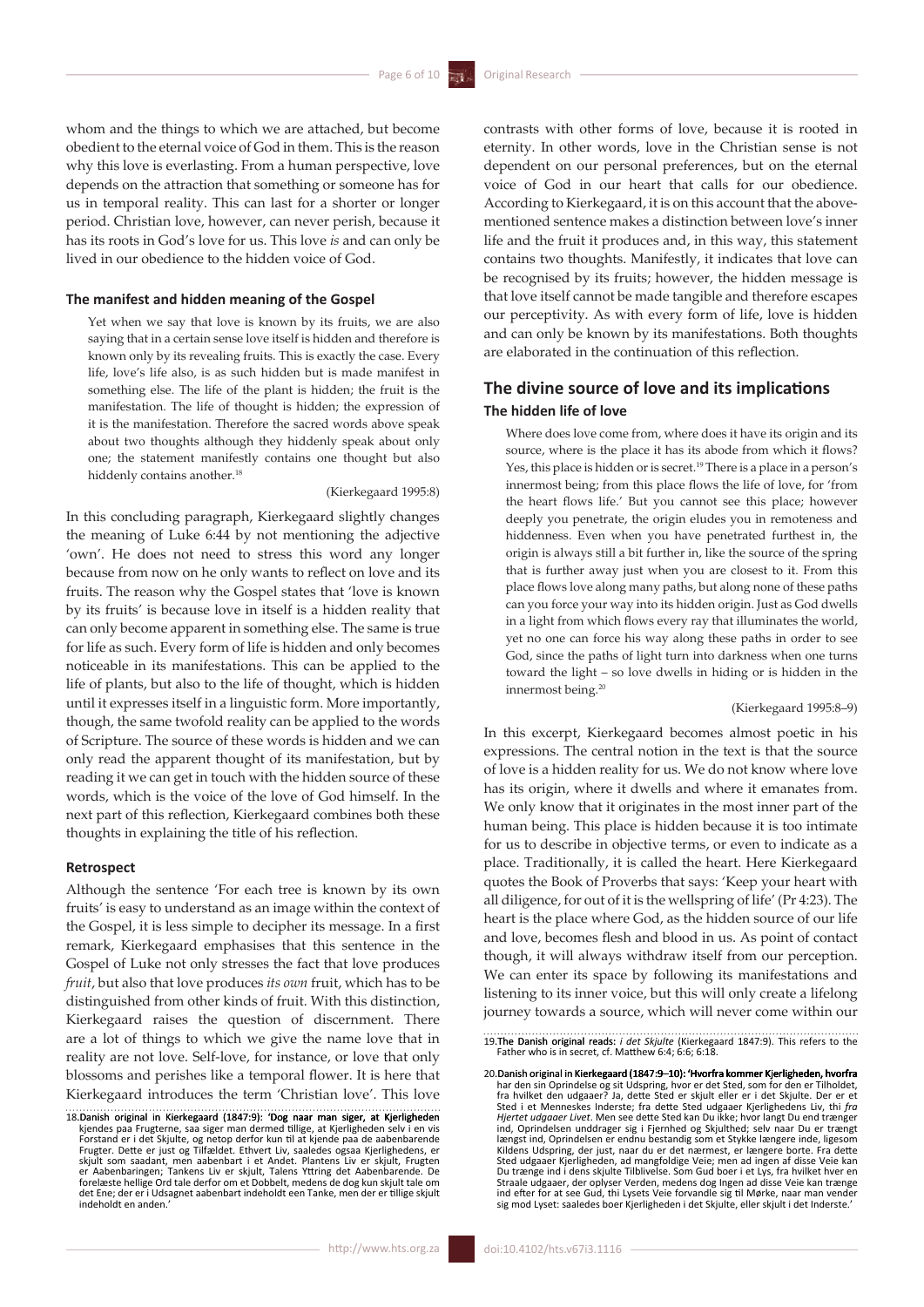reach. In fact, it is the other way around, the more we journey with it, the more we will become aware of its hiddenness as such.

In order to describe the hiddenness of the divine source of love, Kierkegaard uses the image of God as light, or in a more precise formulation: 'God [who] dwells in a light<sup>'21</sup>, because, as the source of light, God has to be distinguished from the light. Every ray that flows from this light illuminates the world, but no one is able to go in the opposite direction in order to see God, 'since the paths of light turn into darkness when one turns towards the light'.<sup>22</sup> In the following part, Kierkegaard warns us not to force our way, inquisitively and brazenly, to its source. It will only punish us with blindness. We cannot grasp love; we can only follow 'the murmuring persuasion of its rippling'23 (Kierkegaard 1995:9) and take delight in it:

Love's hidden life is in the innermost being, unfathomable, and then in turn is in an unfathomable connectedness with all existence. Just as the quiet lake originates deep down in hidden springs no eye has seen, so also does a person's love originate even more deeply in God's love. If there were no gushing spring at the bottom, if God were not love, then there would be neither the little lake nor a human being's love. Just as the quiet lake originates darkly in the deep spring, so a human being's love originates mysteriously in God's love. Just as the quiet lake invites you to contemplate it but by the reflected image of darkness prevents you from seeing through it, so also the mysterious origin of love in God's love prevents you from seeing its ground. When you think that you see it, you are deceived by a reflected image, as if that which only hides the deeper ground were the ground. Just as the lid of a clever secret compartment, for the very purpose of completely hiding the compartment, looks as if it were the bottom, so also that which only covers what is even deeper deceptively appears to be the depths of the ground.24

#### (Kierkegaard 1995:9–10)

- .Cf. 1 Timothy 6:16: '[The Lord Jesus Christ] alone has immortality, dwelling in unapproachable light; whom no man has seen, nor can see: to whom be honor and eternal power. Amen.' Kierkegaard elaborates on this image in the following part of his reflection.
- 22.John of the Cross (1991:110) uses the same kind of image in order to explain the way God works in our life. For him, though, this darkness has a positive meaning. God does not have another way to reveal himself to us than to enlighten us in such a way that he blinds and deprives us: 'Faith, the theologians say, is a certain and obscure habit of soul. It is an obscure habit because it brings us to believe divinely revealed truths that transcend every natural light and infinitely exceed all human understanding. As a result the excessive light of faith bestowed on a soul is darkness for it; a brighter light will eclipse and suppress a dimmer one. The sun so obscures all other lights that they do not seem to be lights at all when it is shining, and instead of affording vision to the eyes, it overwhelms, blinds, and deprives them of vision since its light is excessive and unproportioned to the visual faculty. Similarly, the light of faith in its abundance suppresses and overwhelms that of the intellect. For the intellect, by its own power, extends only to natural knowledge, though it has the potency to be raised to a supernatural act whenever our Lord wishes.'

#### 23. Danish original in Kierkegaard (1847:10): 'sin Rislens nynnende Overtalelse'.

24. Danish original in Kierkegaard (1847:10-11): 'Kjerlighedens skjulte Liv er i det Inderste, uudgrundeligt, og da igjen i et uudgrundeligt Sammenhæng med hele Tilværelsen. Som den stille Søe grunder dybt i de skjulte Kildevæld, hvilke intet Øie saae, saaledes grunder et Menneskes Kjerlighed endnu dybere, i Guds Kjerlighed.<br>Dersom der intet Væld var i Bunden, dersom Gud ikke var Kjerlighed, da var<br>hverken den lille Søe, ei heller et Menneskes Kjerlighed. Som den s mørkt i det dybe Væld, saaledes grunder et Menneskes Kjerlighed gaadefuldt i Guds. Som den stille Søe vel indbyder Dig at betragte den, men ved Mørkhedens Speilbillede forbyder Dig at gjennemskue den: saaledes forbyder Kjerlighedens gaadefulde Oprindelse i Guds Kjerlighed Dig at see dens Grund; naar Du mener<br>at see den, da er det et Speilbillede, der bedrager Dig, som var Det Grunden, det,<br>der kun skjuler over den dybere Grund. Som det sindrige Gjemme som Grundens Dyb, det, der kun skjuler over det endnu Dybere.'

moment we try to search for his hiding place, we will become dazzled, Kierkegaard explores another image in order to gain insight into the hidden life of love. This is the image of a lake that, in its darkness, hides its ground. The existence of the lake is, in itself, direct proof of the existence of a wellspring, though the water on the surface seems to be quiet and motionless. In the same way love is an unfathomable phenomenon in our existence. We notice that love is an undeniable vitality in our life, but we cannot comprehend where it originates from. However deeply we may be absorbed in love, we will never find the hidden spring of it. For Kierkegaard, this spring 'no eye has seen'25 is God's love. Without this love or, in his own wording: 'if God were not love, then there would be neither the little lake nor a human being's love.' This notion that the love of human beings originates in a mysterious way in God's love is important to Kierkegaard, because it makes clear that love in itself is the gate through which we enter the hidden reality of God's love, which is the immediate source of our love. It is for this reason that only by the act of love, and not by trying to penetrate love as an object of our inquiry, do we become familiar with God. This kind of familiarity brings us more and more into the abyss of God's love. In this perspective, Kierkegaard uses the image of an ever-receding ground. We may think that we sometimes see something that looks like a bottom, but in fact we only see that which, in our self-deceit, restrains us from looking further:

After the image of God dwelling in such a light that, the

In the same way the life of love is hidden, but its hidden life is in itself motion and has eternity within itself. Just as the quiet lake, however calm its surface, is actually flowing water, since there is the gushing spring at the bottom – so also love, however quiet it is in its concealment, is flowing nevertheless. But the quiet lake can dry up if the gushing spring ever stops; the life of love, however, has an eternal spring. This life is fresh and everlasting. No cold can freeze it – it has too much warmth within itself for that; and no heat can weaken it – it is too fresh in its coolness for that. But hidden it is, and when the Gospel speaks about the recognizability of this life by its fruits, this above all does not mean that we should alarm and disturb this hiding place, that we should devote ourselves to observation or to searching selfscrutiny, which only 'grieve the spirit' and hinder growth.<sup>26</sup>

#### (Kierkegaard 1995:10)

The notion of 'eternity' refers to an immutable reality. Temporary reality may change in time; eternal reality does not. For Kierkegaard, this does not mean that 'eternity' is without dynamism. When he states that Christian love is eternal, his message is not that this love is petrified, but that this love has its origin in an eternal source. Human love can blossom and perish; Christian love however cannot perish

<sup>.</sup>Cf. 1 Corinthians 2:9: 'Things which an eye did not see, and an ear did not hear,<br>Which did not enter into the heart of man, These God has prepared for those who<br>love him.' Here, Paul is quoting Isaiah 64:3: 'For from of nor perceived by the ear, neither has the eye seen a God besides you, who works for him who waits for him.

<sup>26.</sup>Danish original in Kierkegaard (1847:11): 'Saaledes er Kjerlighedens Liv skjult; men dens skjulte Liv er i sig selv Bevægelse, og har Evigheden i sig. Som den stille Søe, hvor roligt den end ligger, dog egentligen er rindende Vand, thi er ikke Kildevældet i Bunden: saaledes er Kjerligheden, hvor stille den kan isne det, dertil er det for varmt i sig, og ingen Varme kan matte det, dertil er det<br>for friskt i sin Kølighed. Men skjult er det; og naar der i Evangeliet er Tale om dette<br>Livs Kjendelighed paa Frugterne, da er Mening urolige og forstyrre denne Skjulthed, at man skulde hengive sig til Iagttagelse eller til opdagende Selvbetragtning, hvad kun *bedrøver Aanden* og sinker Væxten.'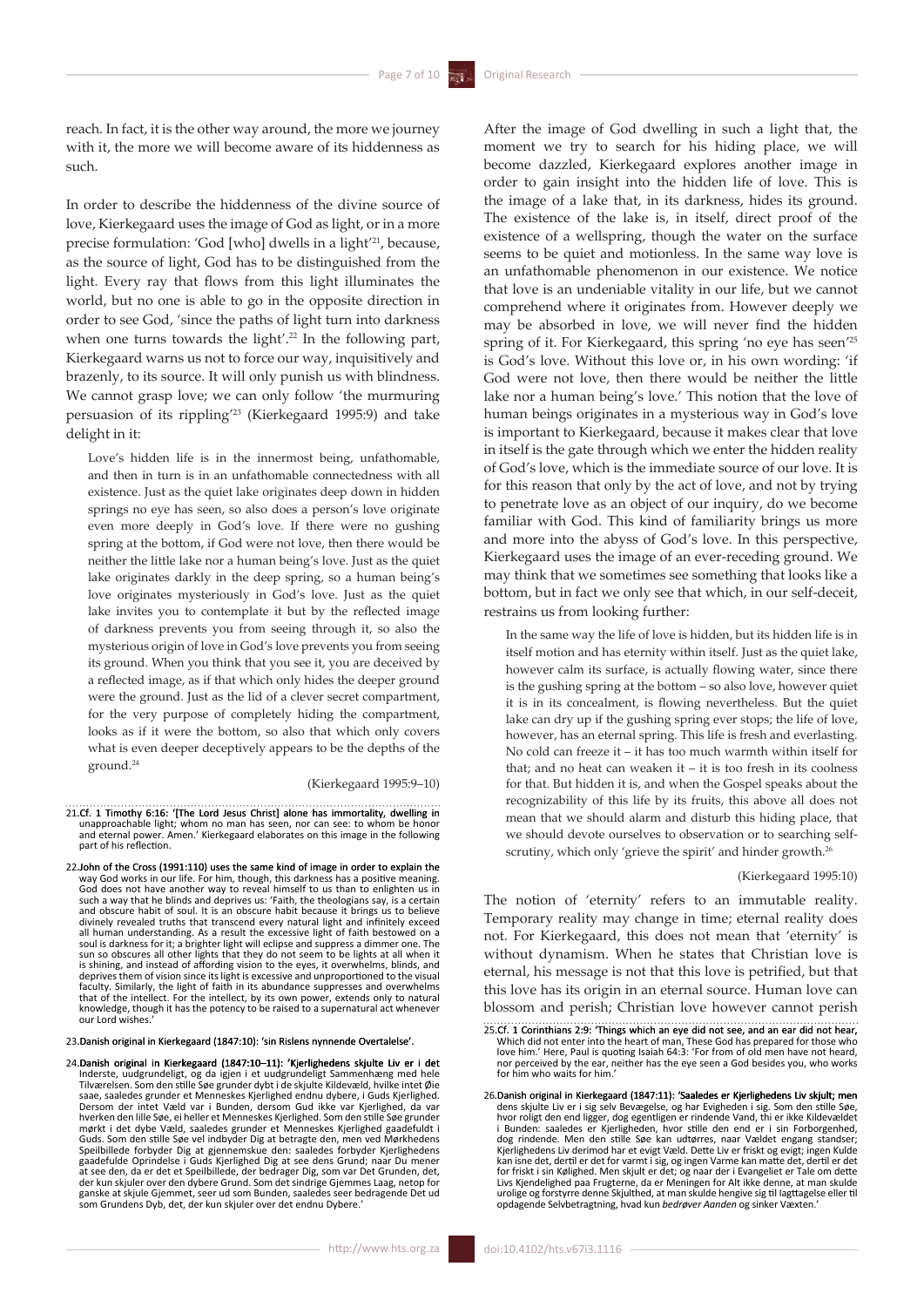because it has its origin in the hidden reality of God's eternal love. In order to understand God's love as an eternal but, at the same time, dynamic reality, Kierkegaard elaborates on the image of the lake. On the surface the lake seems to be quiet and motionless, but below the surface there is an eternal movement of flowing water that emanates from its hidden source. A natural lake can dry up, 'if the gushing spring ever stops', but this lake of love will never dry up, because its hidden source is everlasting.

A question that may be raised is why Kierkegaard uses the image of a quiet lake in order to describe this love that comes from an eternal source in a person's innermost being? Why is this lake of love motionless? Is not love as a passion just the opposite of rest and peace? Although Kierkegaard does not elaborate on this theme, it seems that he wants to make us understand that this eternal love does not push itself forward in our life. It is a reality that we come across in our heart when we become silent in ourselves. Only then can we hear its eternal voice and become obedient to it. This life of eternal love in our heart is, as he calls it, 'fresh and everlasting'. Neither cold nor heat can threaten it because it does not originate in our emotions as such. The divine source of this eternal love however will always be hidden. We can live it by listening to its voice, but at the moment we try to analyse and scrutinise its origin, we are cast out of this immediate reality.

#### **Love's need to be recognised**

Yet this hidden life of love is *recognizable by its fruits* – yes, there is a need in love to be recognizable by its fruits. How beautiful it is that the same thing that signifies the utmost misery also signifies the greatest riches! Need, to have need, to be a needy person – how reluctant a person is to have this said about him! Yet we are saying the utmost when we say of the poet, 'He has a need to write'; of the orator, 'He has a need to speak'; and of the young woman, 'She has a need to love'. Ah, how rich was even the neediest person who has ever lived, but who still has had love, compared with him, the only real pauper, who went through life and never felt a need for anything! This is precisely the young woman's greatest riches, that she needs the beloved; and this is the devout man's greatest and his true riches, that he needs God. Ask them, ask the young woman whether she could feel just as happy if she could equally well get along without the beloved; ask the pious person whether he understands or wishes that he could equally well get along without God! It is the same with love's recognizability by its fruits, which for that very reason, when the relationship is right, are said to press forward, whereby the riches are again signified. Indeed, if there could actually be such a self-contradiction in love, it would have to be the greatest torment that love insisted on keeping love hidden, insisted on making love unrecognizable.<sup>27</sup>

#### (Kierkegaard 1995:10–11)

Danish original in Kierkegaard (1847:11–12): 'Dog er dette Kjerlighedens skjulte<br>Liv kjendeligt paa Frugterne, ja, og det er en Trang i Kjerligheden at kunne<br>kjendes paa Frugterne. O, hvor skjøndt er dog ikke dette, at hva have Trang og at være en Trængende, hvor nødigt vil et Menneske, at dette skal<br>siges om ham! Og dog sige vi det Høieste naar vi sige om Digteren *det er ham en<br>Trang at digte, o*m Taleren *det er ham en Trang at tale*, om Fattige, han, der levede Livet hen og aldrig følte Trang til Noget. Thi dette er jo dog netop Pigens høieste Rigdom, at hun trænger til den Elskede; dette er den Frommes høieste og sande Riigdom, at han trænger til Gud. Spørg dem, spørg Pigen, om hun kunde føle sig lige saa lykkelig, hvis hun lige saa godt kunde undvære den Elskede;<br>spørg den Fromme, om han forstaare eller ønsker det, at han lige saa godt kunde<br>undvære Gudl Saaledes ogsaa med Kjerlighedens Kjendelighed Kjerlighed bød at holde den skjult, bød at gjøre den ukjendelig.'

As human beings we are not proud of being needy, for need is a sign of weakness and not of strength. Hence we are very reluctant to say that we are in need of something or someone. Kierkegaard acknowledges that our need can put us in miserable situations, but this does not mean that need, in itself, is only something we have to rid ourselves of. The fact that we are needy also signifies how rich we are. To illustrate this, Kierkegaard draws on different examples: a poet needs to write, an orator needs to speak and a young woman needs to love. The common need in all those examples is an expression of an innermost urge or desire. When a poet is really a poet from within, then his act of writing is not obligatory but a matter of the heart or an urge from within. This need, or inner drive, belongs to the realm of the human being and can be observed in all of us. To acknowledge and to follow this urge from within will make us 'rich', because it connects us with the divine source of our innermost being: God's hidden love. In this we really become alive and it is a sign of our poverty when we, throughout our life, have never encountered this need.

Love makes us rich, because it brings forth its own fruit. Here Kierkegaard uses the Danish phrase *trænge frem* that expresses the inner urge of this love. Love needs to *press forward* its fruits in our lives. This inner urge can be compared with the young woman's need of her beloved or with the devout man's need of God. They both are in need of the object of their love. The object of love itself, however, is not an object as such, but the immediate influence it has on us. In other words, the fruit of love is our transformation in love.28 This is the way the divine source of love presses itself forward in our love. This inner urge of love to transform us in love is the riches we gain from love. In this sense we can speak of a 'wound' of love that gradually is penetrating our life as a whole. This love started in us the moment we gave birth to it by opening our heart. But, from the beginning, it wanted to press forward its fruits by turning us into loving people.

This description of love, as a hidden reality in our heart that transforms us from within, emphasises the inner dynamics of love. To explain this, Kierkegaard uses the image of a plant. When a plant has 'sensed the exuberant life and blessing within it'29 (Kierkegaard 1995:11), it cannot hide itself by keeping it secret. It has to come to full growth and *press forward* its fruits, even if this love on an external level has to be kept hidden.

#### **The pain of an unrequited love**

Even if a single, particular expression of love, a single impulse of the heart, were, out of love forced back into painful concealment, the same life of love will still find another expression for itself and still be recognizable by its fruits. O you quiet martyrs of an unhappy passion, what you suffered by having, out of love, to hide your love certainly remained a secret; it never became

28.It is important to notice here that the fruits of love cannot immediately be identified with our so called works of love. Love gradually transforms our works in such a way that they become 'works of love'. In other words, the more we open ourselves for the divine reality of love in our hearts, the more this love can become the source of our actions.

29.Danish original in Kierkegaard (1847:12): 'der fornam Frodighedens Liv og Velsignelse i sig'.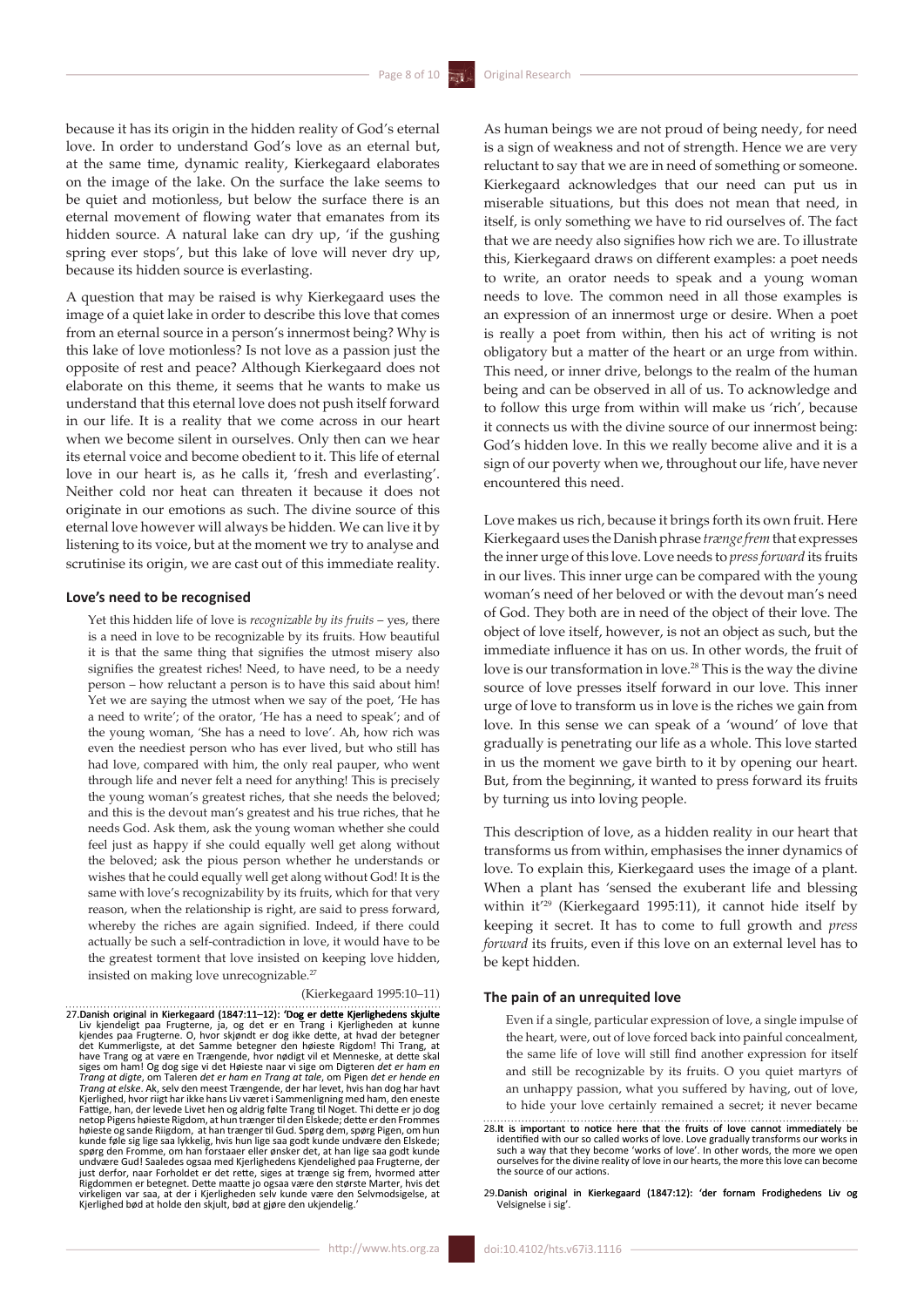known, so great was your love that involved this sacrifice – yet your love became known by its fruits! And perhaps these very fruits, the ones matured by the quiet fire of a hidden pain, became the most precious.<sup>30</sup>

#### (Kierkegaard 1995:11)

To illustrate that the fruits of love are not dependent on the return of one's love, Kierkegaard gives an example of people who foster an unrequited love. Without much imagination it is understandable that they suffer a great deal, because they have to hide their love from the beloved. Kierkegaard therefore calls them 'martyrs of an unhappy passion' (*Elskov*). They suffer because they are alone in their affection and have to keep it a secret. For Kierkegaard, though, this does not mean that this unrequited love is not fruitful. On the contrary, love presses forward its fruits in this situation of nonreciprocal love by transforming us in this love. Kierkegaard even dares to say that these very fruits are perhaps the more precious, because 'they are matured by the quiet fire of a hidden pain'.

Two things are significant in this paradigm. Firstly, love does not have to be reciprocal. Even an unrequited love and the pain we have to suffer because of it, is a good breeding ground for love to press forward its fruits. Secondly, these fruits of love have to be distinguished from our explicit deeds or activities in love. Love 'works' in our love. It generates a process in which our love or passion is transformed in God's love. This hidden work of love is more precious than the actual reciprocity of this love.

#### **Concluding remarks**

The second part of this reflection starts with the question of where love has its origin. Kierkegaard's answer to this question is that the source of love is secret or hidden. It is at this point that Kierkegaard develops the main feature of his anthropology, the central notion of which is that love springs from the heart or the person's innermost being and has its origin in God. This 'place' is secret or hidden because we cannot penetrate it with the tools of our logic. To illustrate this he uses an image from Paul's first letter to Timothy in which he states that God lives in an unapproachable light (1 Tm 6:15–16). The love in a person's heart is unfathomable in the same way. We cannot scrutinise love as an object of our inquiry, because it does not have its origin in our temporality, but in God's unfathomable eternity. This does not imply that we cannot live this love. On the contrary, we need to live it in order to become familiar with it and to understand it from within. However, this familiarity will, in the first place, confront us with love's unfathomableness and its unfathomable connectedness with all existence. In other words, the more we become acquainted with the love of our heart, the more this love will lead us into the mystery of God's eternity. A second feature of Kierkegaard's anthropology, which is immediately linked to the first, is the

.Danish original in Kierkegaard (1847:12): ' Kjerlighedens Yttring, endog et Hjerteskud blev – af Kjerlighed trængt tilbage i<br>smertelig Forborgenhed: det samme Kjerlighedens Liv vil dog skaffe sig en anden<br>Yttring og dog vorde kjendeligt paa Frugterne. O, I en ulykke Martyrer; vel blev det en Hemmelighed, hvad I leed ved af Kjerlighed at maatte<br>skjule en Kjerlighed; det blev aldrig kjendt, saa stor var netop Eders Kjerlighed, der<br>bragte dette Offer: dog blev Eders Kjerlighed kjendt paa bleve just disse Frugter de kostelige, de, som modnedes ved en skjult Smertes stille Brand.'

acknowledgement that this love manifests itself as a need or an innermost urge. This urge does not have its roots in the hardships of life, but in the hunger of our heart that asks for satisfaction from within. This need is, according to Kierkegaard, our riches. It orients our life and gives love the possibility of pressing forward its fruit in us, even if a particular, specific manifestation of love, were out of love to be pressed back.

### **Conclusion**

It is often said that Kierkegaard uses the Bible to illustrate his own ideas. Considering the number of pages about only a part of a verse of the Gospel: 'each tree is known by its own fruit' (Lk 6:44), we could reason that they have a point. Kierkegaard starts with the very interpretation that the subject of this sentence is love. The direct context of this biblical verse, after all, seems to be more morally oriented, due to the use of terms like 'good' and 'rotten' or 'evil' (see Lk 6:43–45). But this does not alter the fact that the central theme of the Sermon on the Mount is a love that extends to our enemies and those who hate, curse and mistreat us (Lk 6:27–35). It is within this context of a call to a radical love that does not seem to worry about one's own position, that the Gospel of Luke admonishes us not to leave this path in order to defend ourselves or to judge others (Lk 6:37). Love has its own logic and can only be followed when we recognise its inner voice as our guide. In other words, love can only grow in us when we believe in the wisdom of its divine source and do not try run away from it when this love confronts us with the threats of the world. This may be sagacious from a human point of view, but it is disastrous from the perspective of love, that only has the possibility of revealing its hidden wisdom if we are prepared to submit ourselves its divine authority (Lk 6:46). It is within this context that the Gospel speaks of 'good' and 'rotten' fruits. We may be doing nothing wrong and acting as good citizens, when our first priority is to safeguard our own life and to take this perspective as our one and only basic assumption. It will probably help us to become prosperous in a material sense. From the perspective of God's love, however, we will have signed our own death warrant, because this self-concern will exclude us from this hidden source of life that asks us to take the risk of trusting its divine foolishness. Accordingly, Kierkegaard speaks of a 'conceited sagacity'. Objectively, it may seem wise to safeguard our life against the threats of the world and foolish to trust this naked ground of our existence that calls us to a life of selfless love, but, as Paul says: 'the wisdom of the world is foolishness with God' (1 Cor 3:19) and in order to enter this divine reality of our life, we have to leave behind our own sagaciousness.

Kierkegaard begins and ends his reflection on the sentence 'For each tree is known by its own fruit' with a plea to believe in love. We can analyse the Gospel with the tools of our logic or the techniques of literary sciences, but we will never find its eternal truth if we are not prepared to enter the reality of its love. Consequently, it is a *conditio sine qua non* for understanding Scripture. Without this loving attitude we will